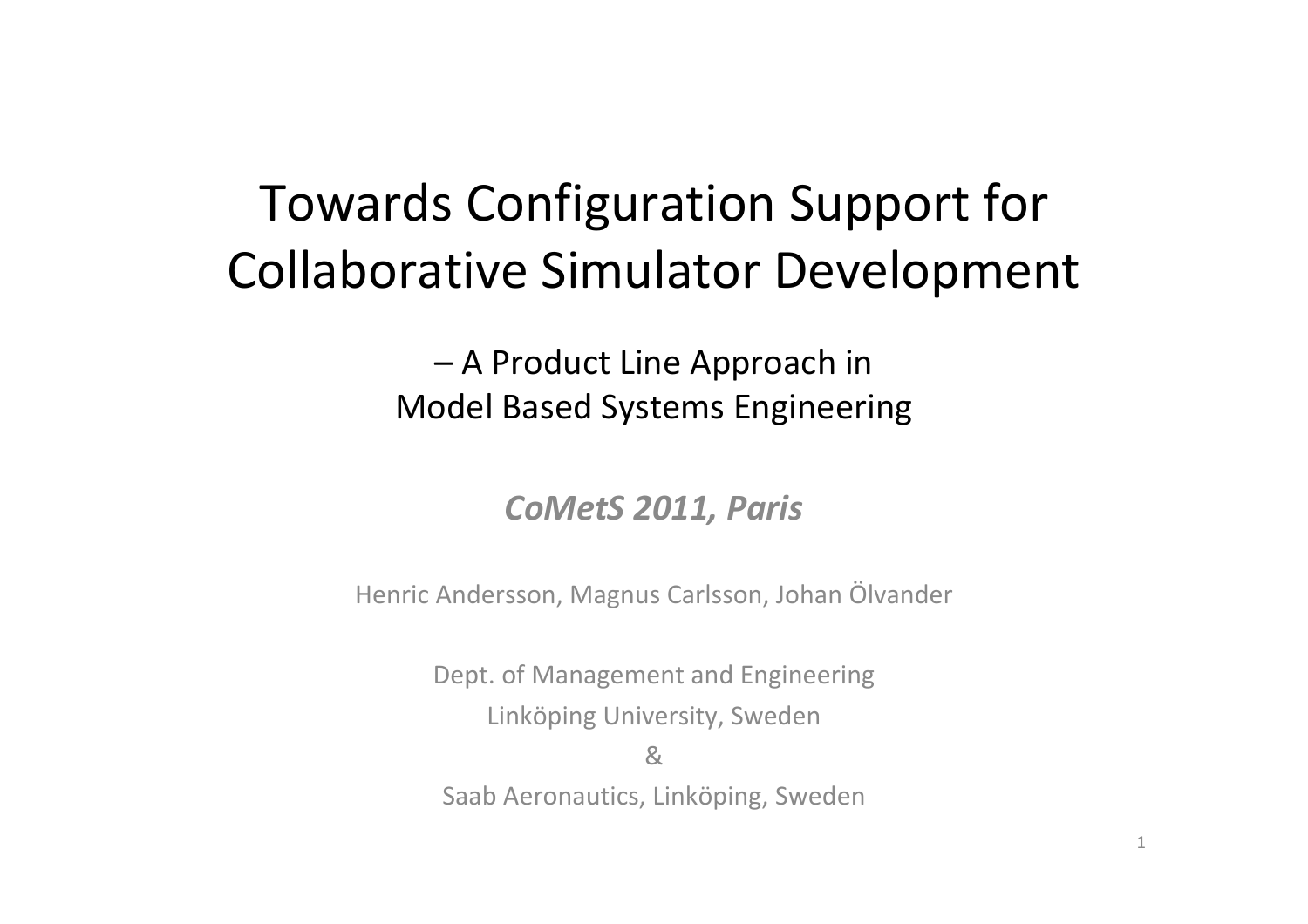# Presentation of the presenter

- MsC in Control Engineering (1994)  $\bullet$
- Modeling and simulation of power plants at ABB Đ
- Saab Aeronautics $\bullet$ 
	- •Flight Control
	- $\bullet$ Project Management / Systems Engineering
	- Product Line Engineering
	- •Research / PhD (2005 -> 2012)

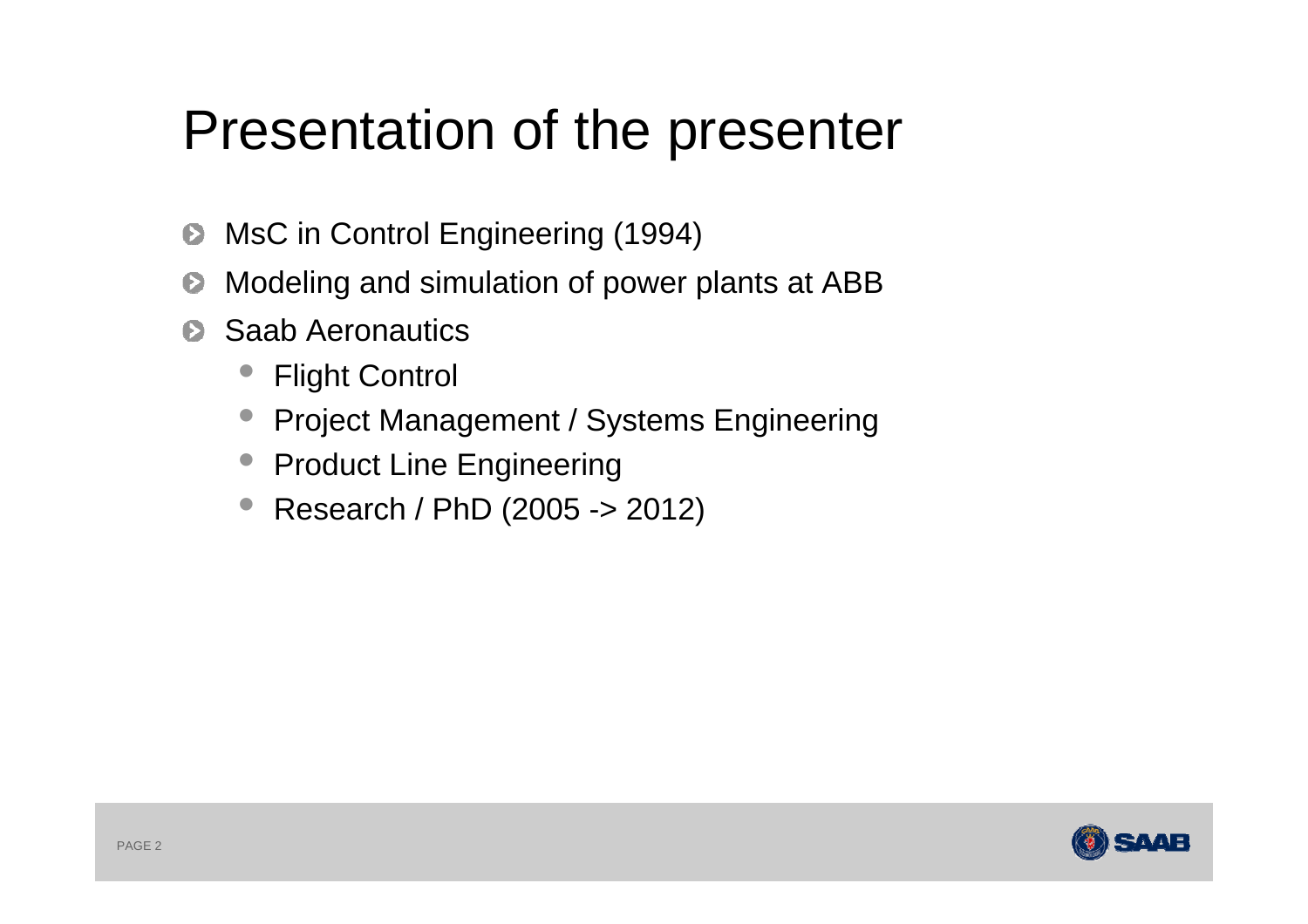# **Content**

- Context Simulator Usage  $\bullet$
- Model Based Systems Engineering Đ
- Product Line Engineering  $\bullet$
- Example application  $\bullet$
- Configurator implementation  $\bullet$
- Conclusions & Further work  $\bullet$

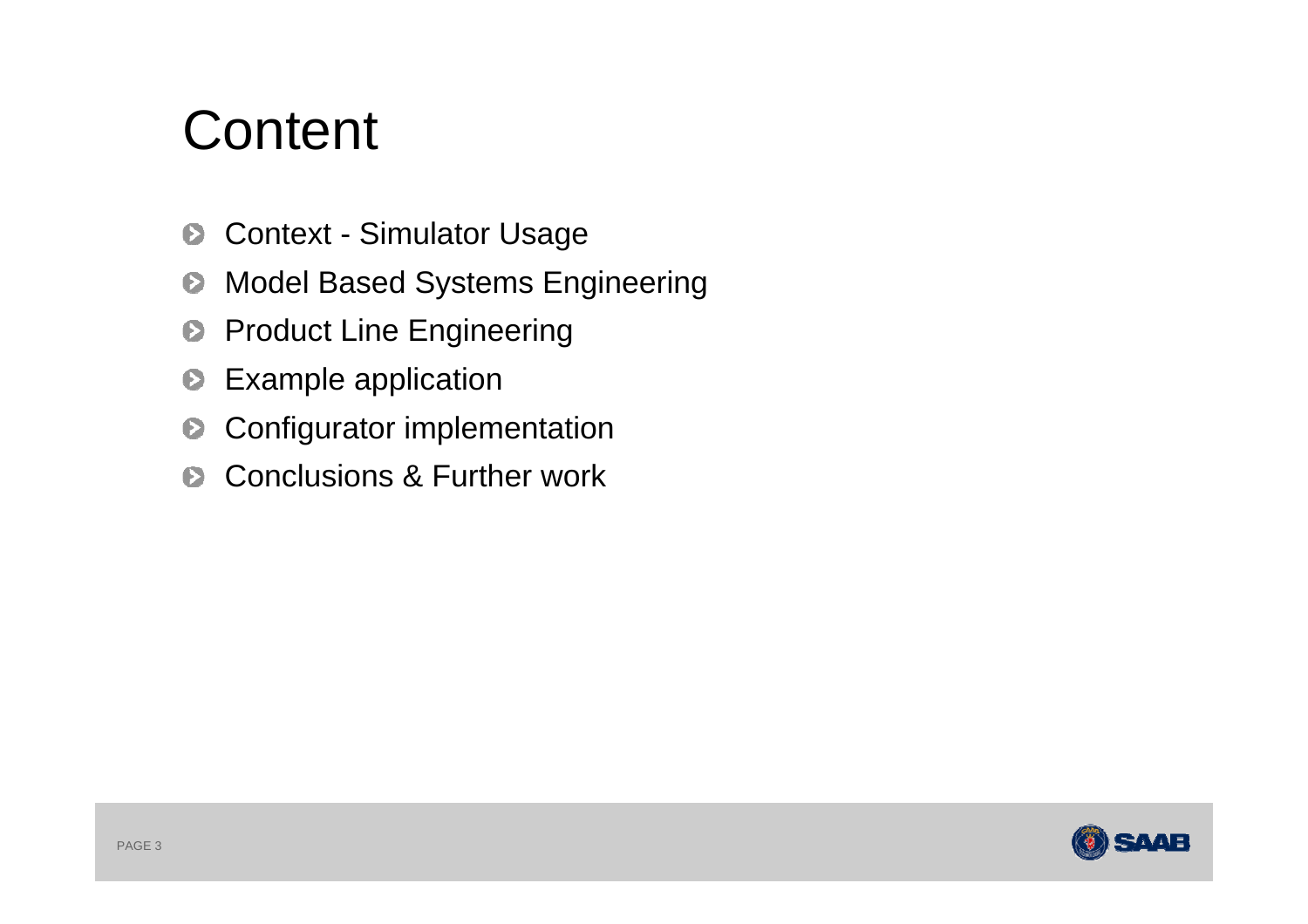## **Simulator example 1(3)**



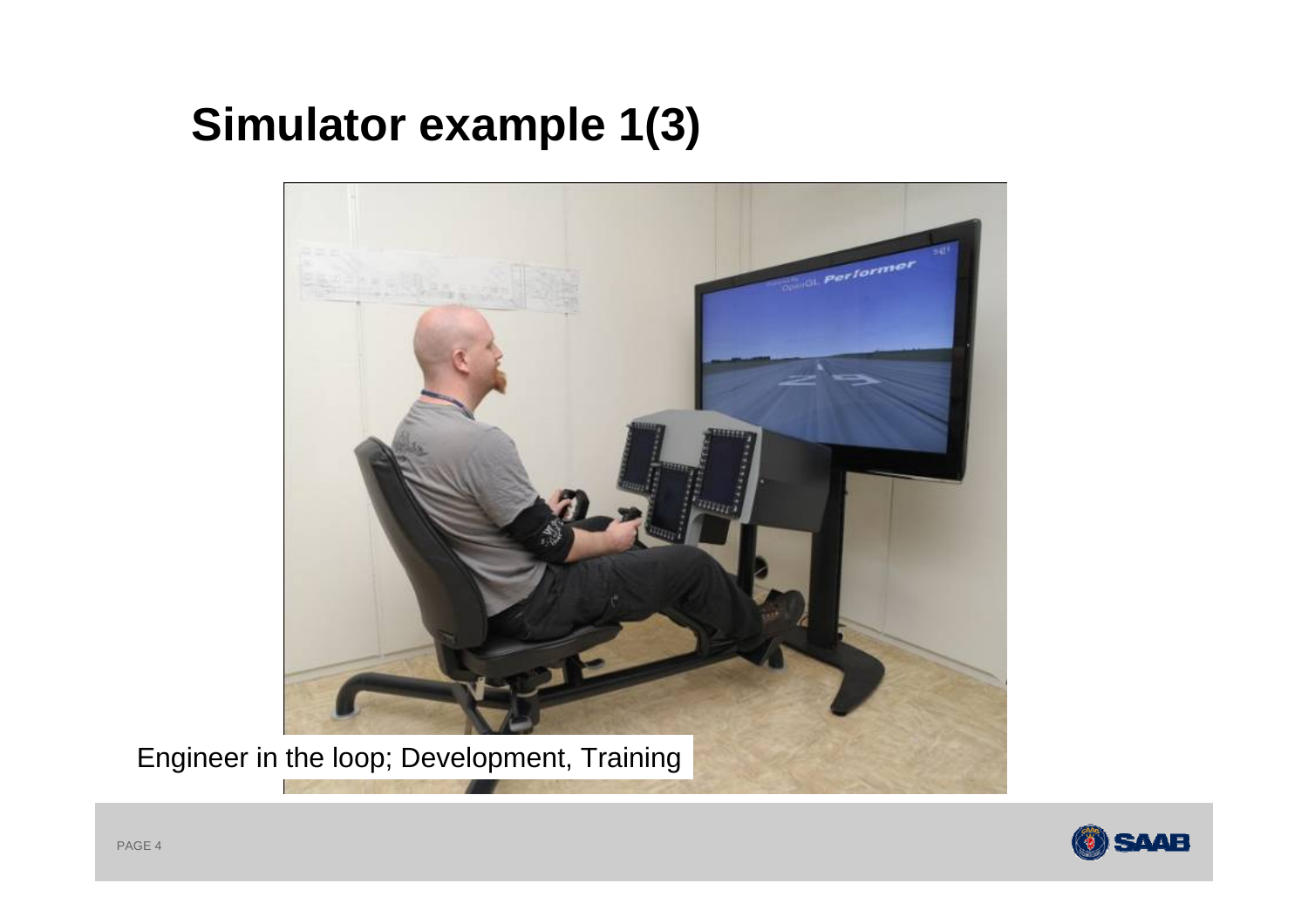## **Simulator example 2(3)**



Pilot in the loop; Training, verification

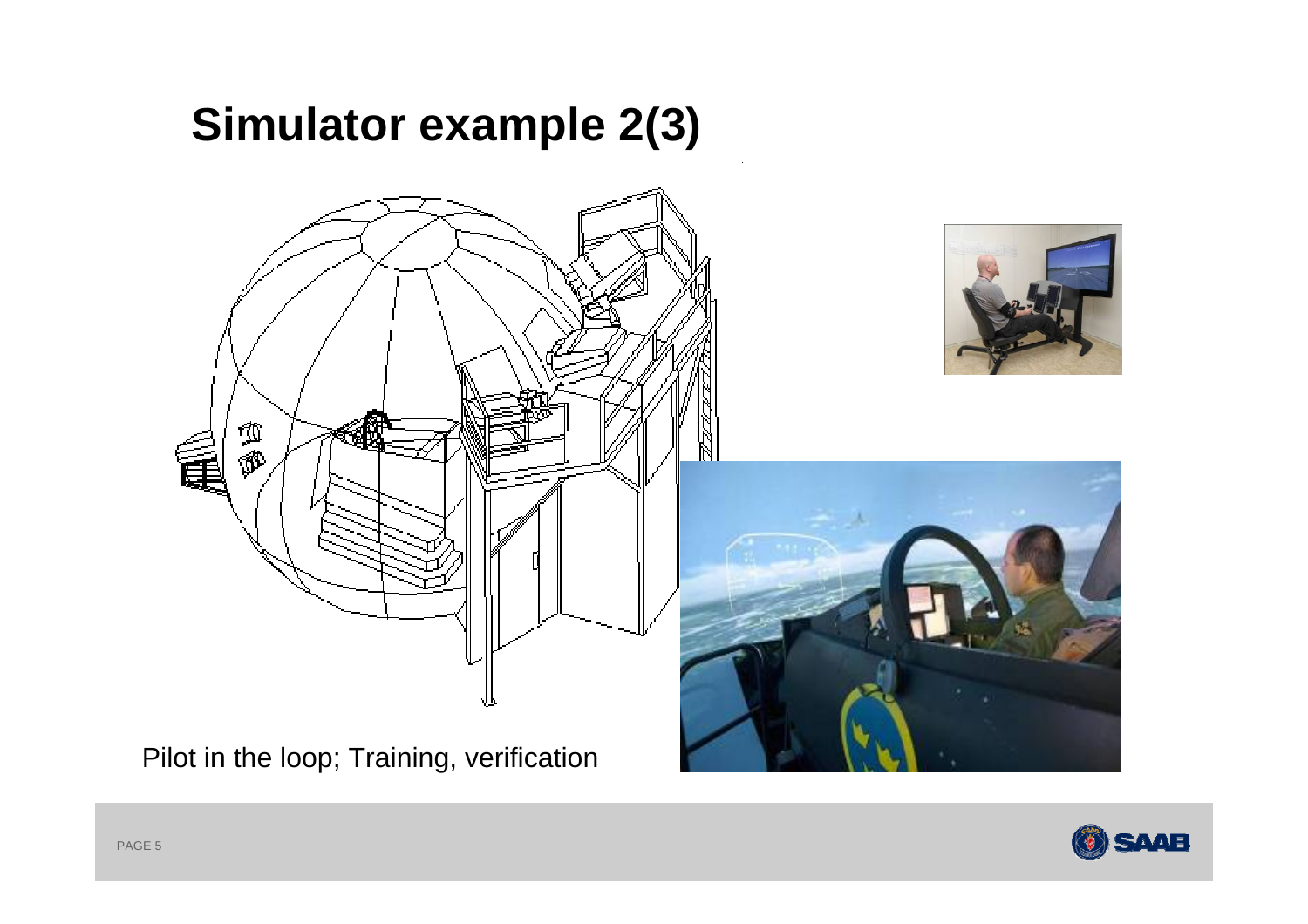## **Simulator example 3(3)**



Desktop; batch simulation

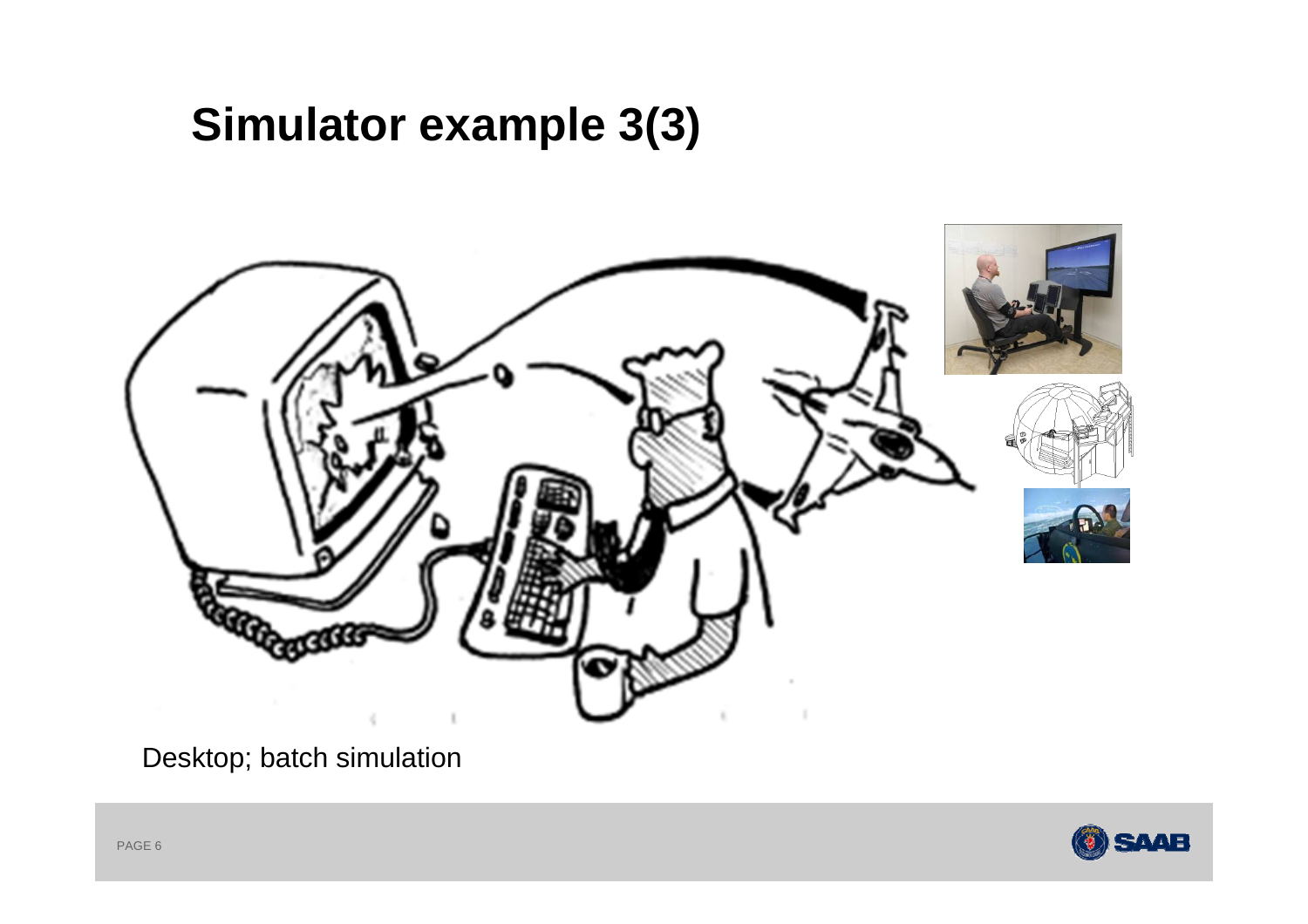## **Simulator creation from models**

The Product Line Approach – a concept for reuse



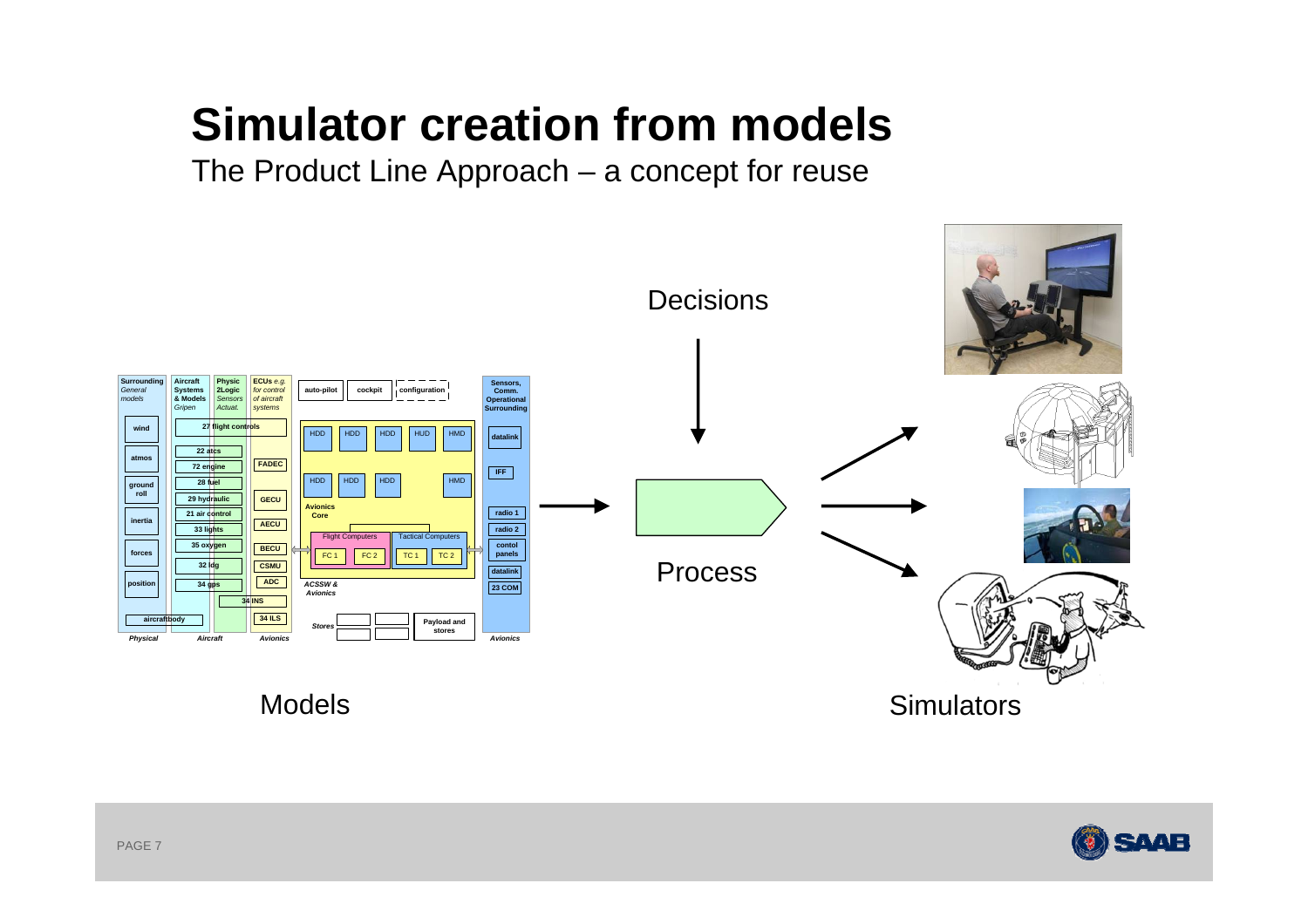#### **MODEL BASED DEVELOPMENT**

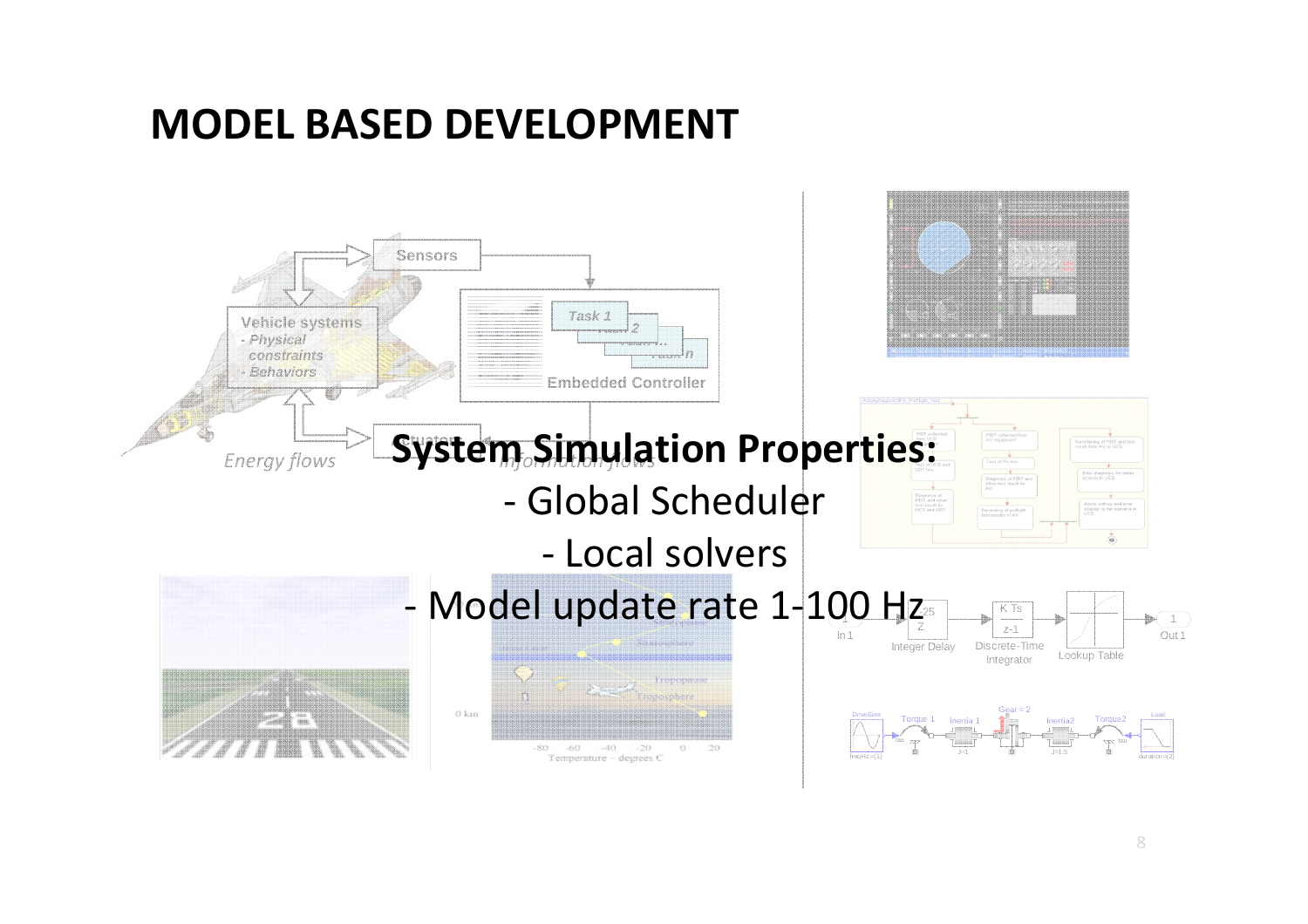## THE VALUES OF MBSE



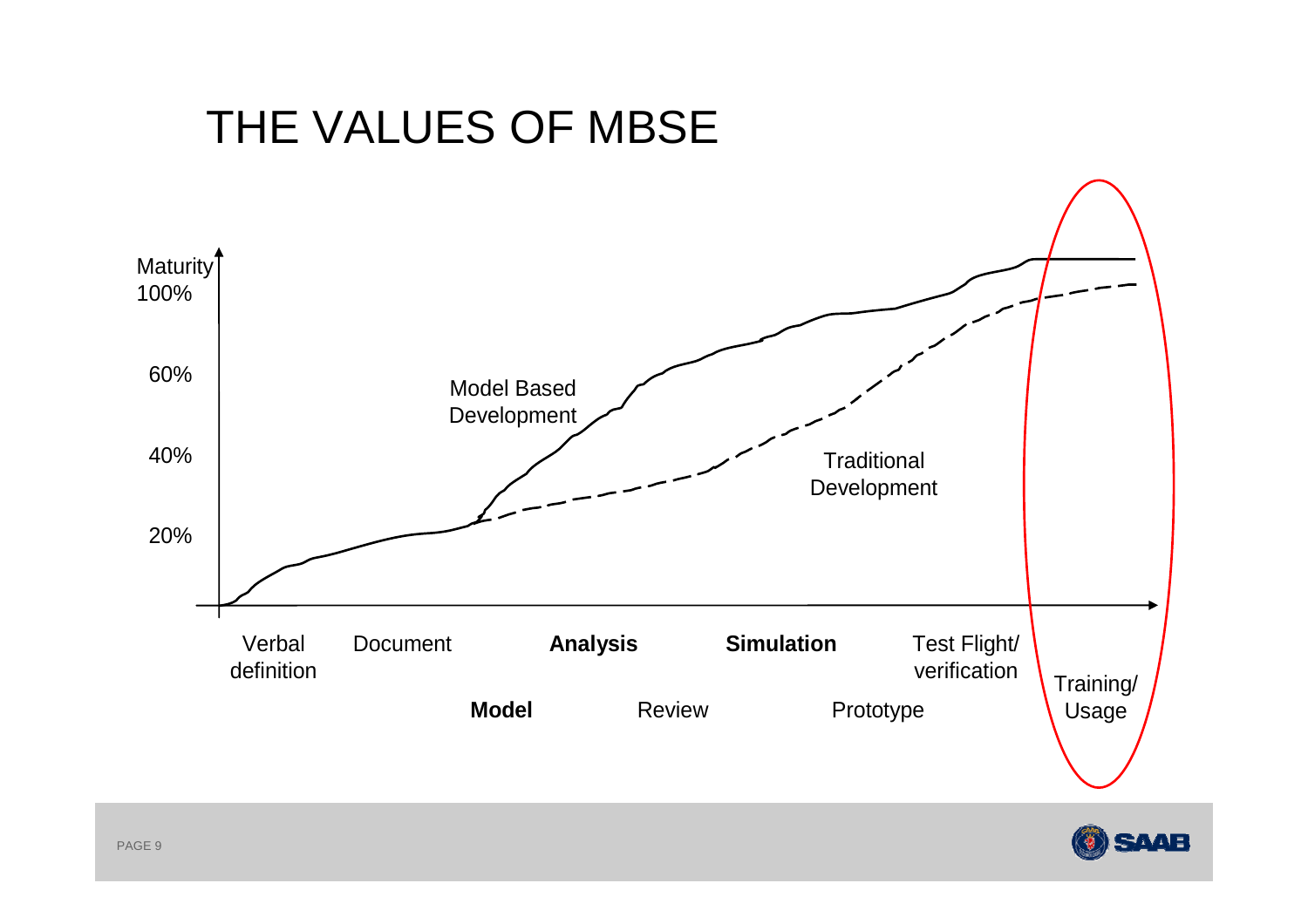### **Model overview and classification**



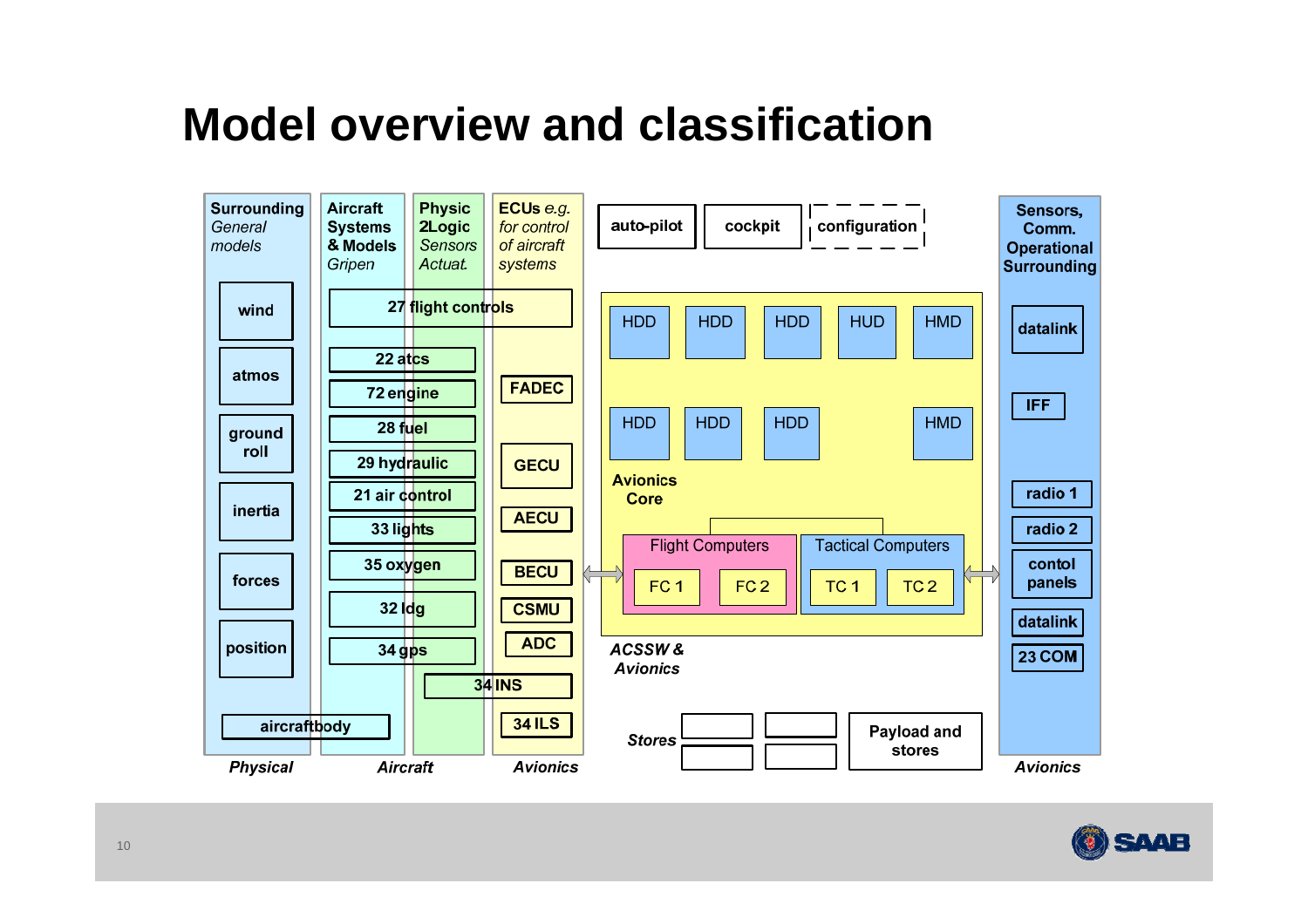# **FLOW OF SIMULATION MODELS**

- Origin of models :  $\bullet$ 
	- $\bullet$ Deliverables from sub suppliers (e.g. Engine)
	- $\bullet$ In-house development of aircraft specific models (e.g. Mass & Inertia)
	- $\bullet$ In-house development of simulator specific models (e.g. Cockpit)



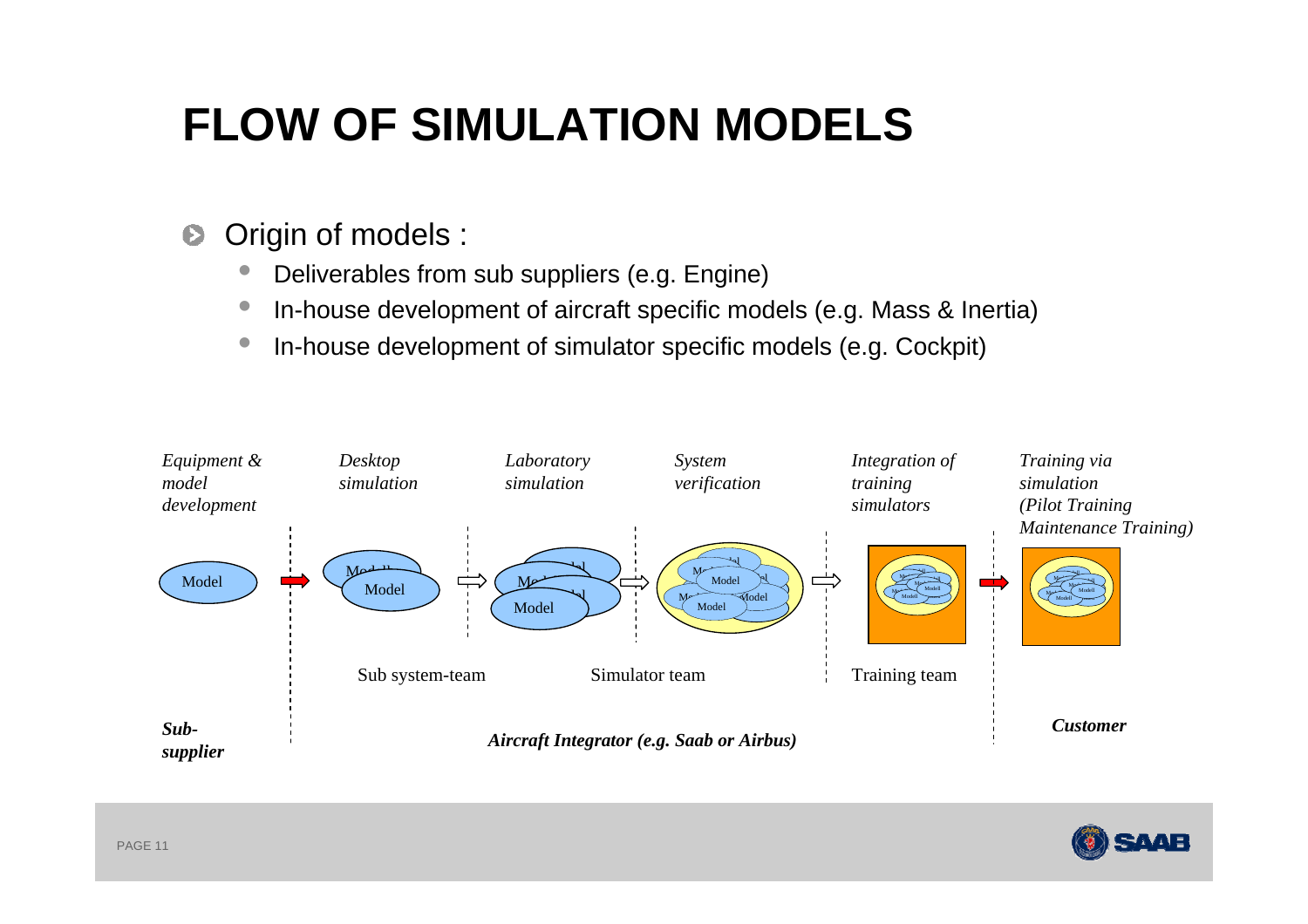# **Challenges in Aircraft Simulation**

Some challenges in set-up and support of large-scale simulations:

- •Different operating systems & simulation platforms
- •Many models ~100 including "legacy codes"
- •Variants of the systems that the models represent
- Variants of "the same" model, e.g. different levels of fidelity
- Versions of models, e.g. due to error correction
- •Parametric models with different sets of System Parameters
- •Lack of standards & tools for collaboration

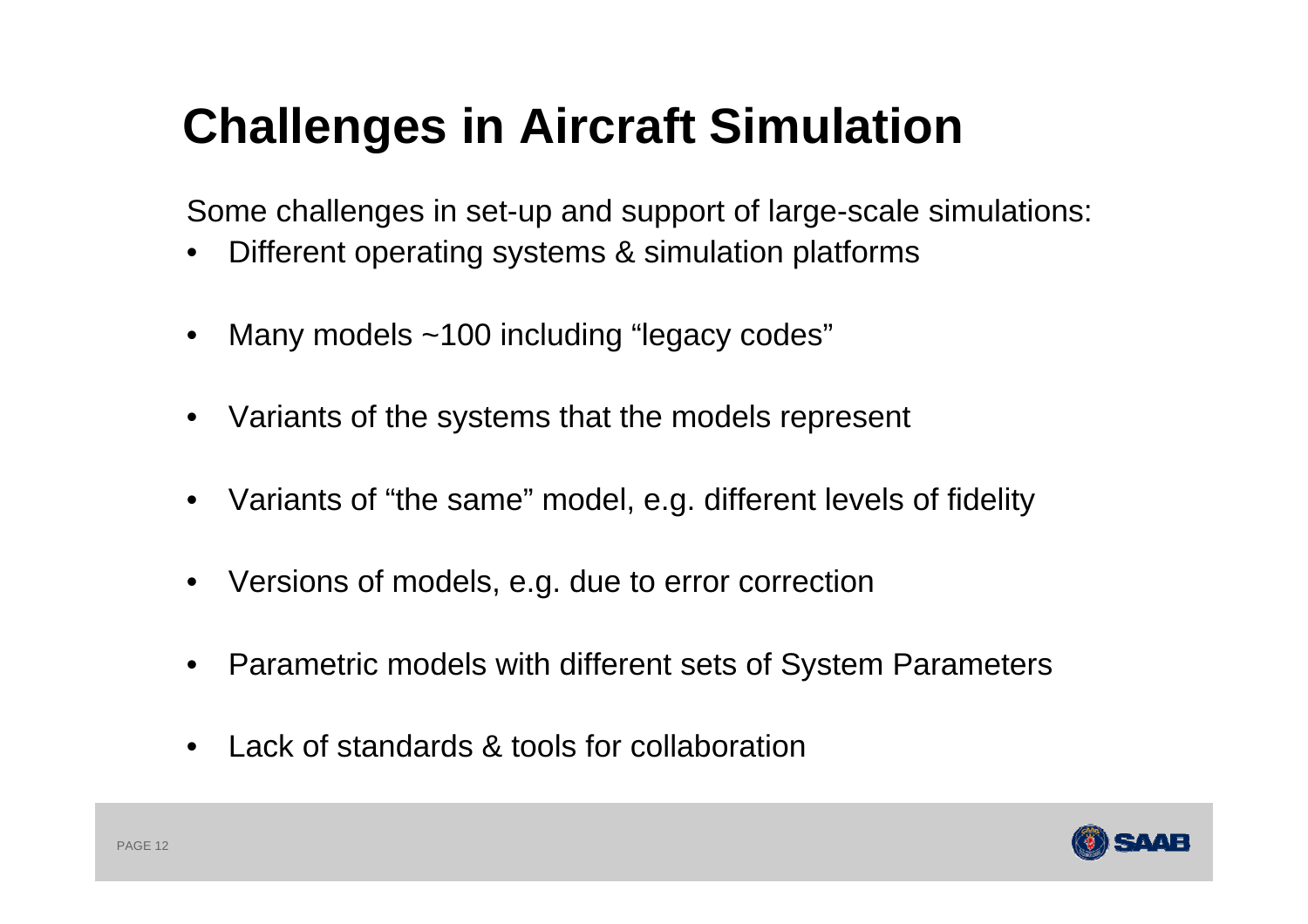### **Basic components of M&S Software Product Line (SPL)**



- Basic Mean: Assets with variations. Ð
- $\bullet$ Variation methods:
	- •Model variants. A "variant master" describe their properties
	- $\bullet$ Configurable models. Switches to instantiate desired behavior

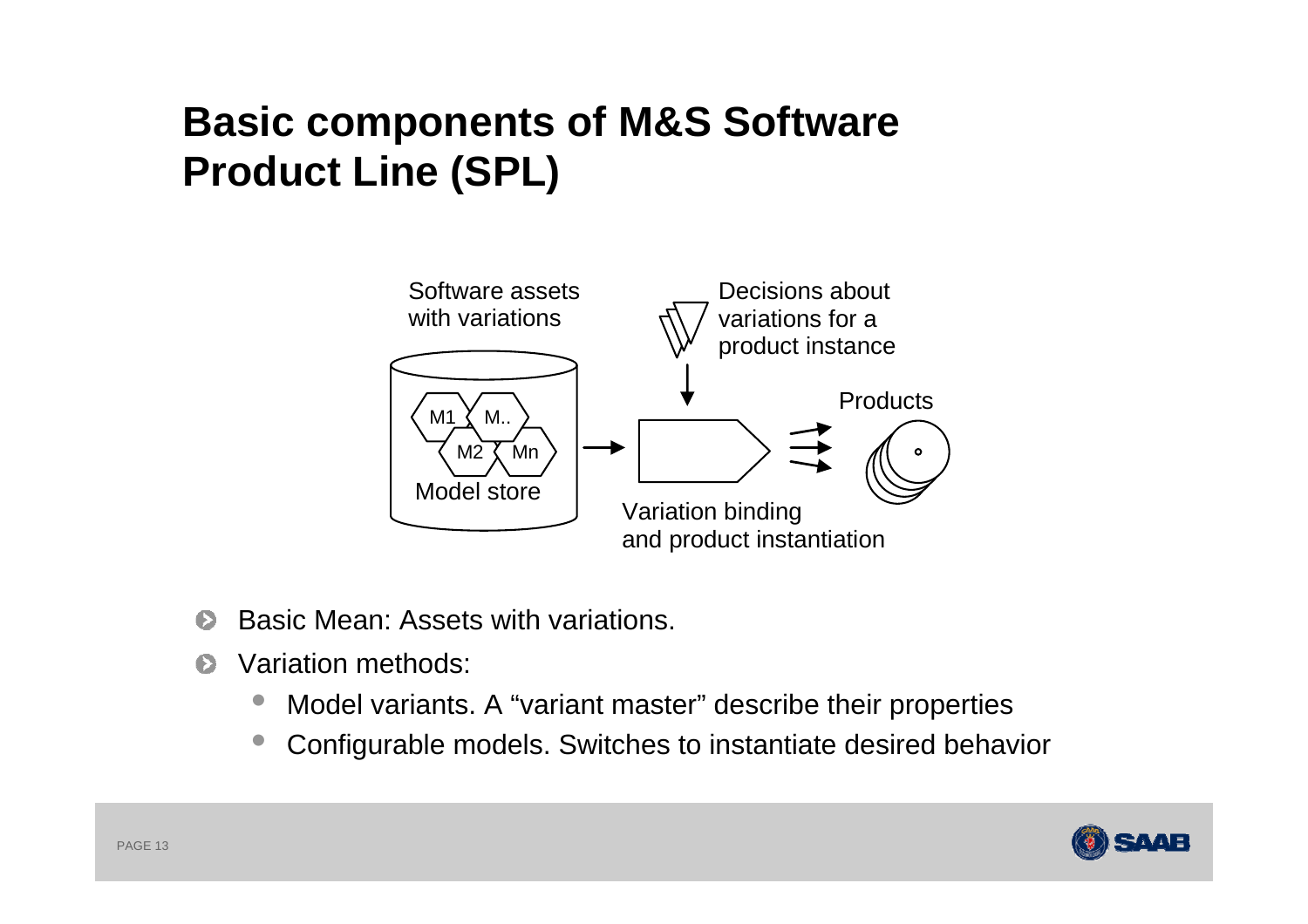

- Collaboration at model supplier interaction  $\bullet$ 
	- $\bullet$ Architectural requirements and standards collaboration/agreement
	- $\bullet$ Transparency of development status
- Collaboration at customer interaction $\bullet$ 
	- $\bullet$ Early validation of product functions and properties

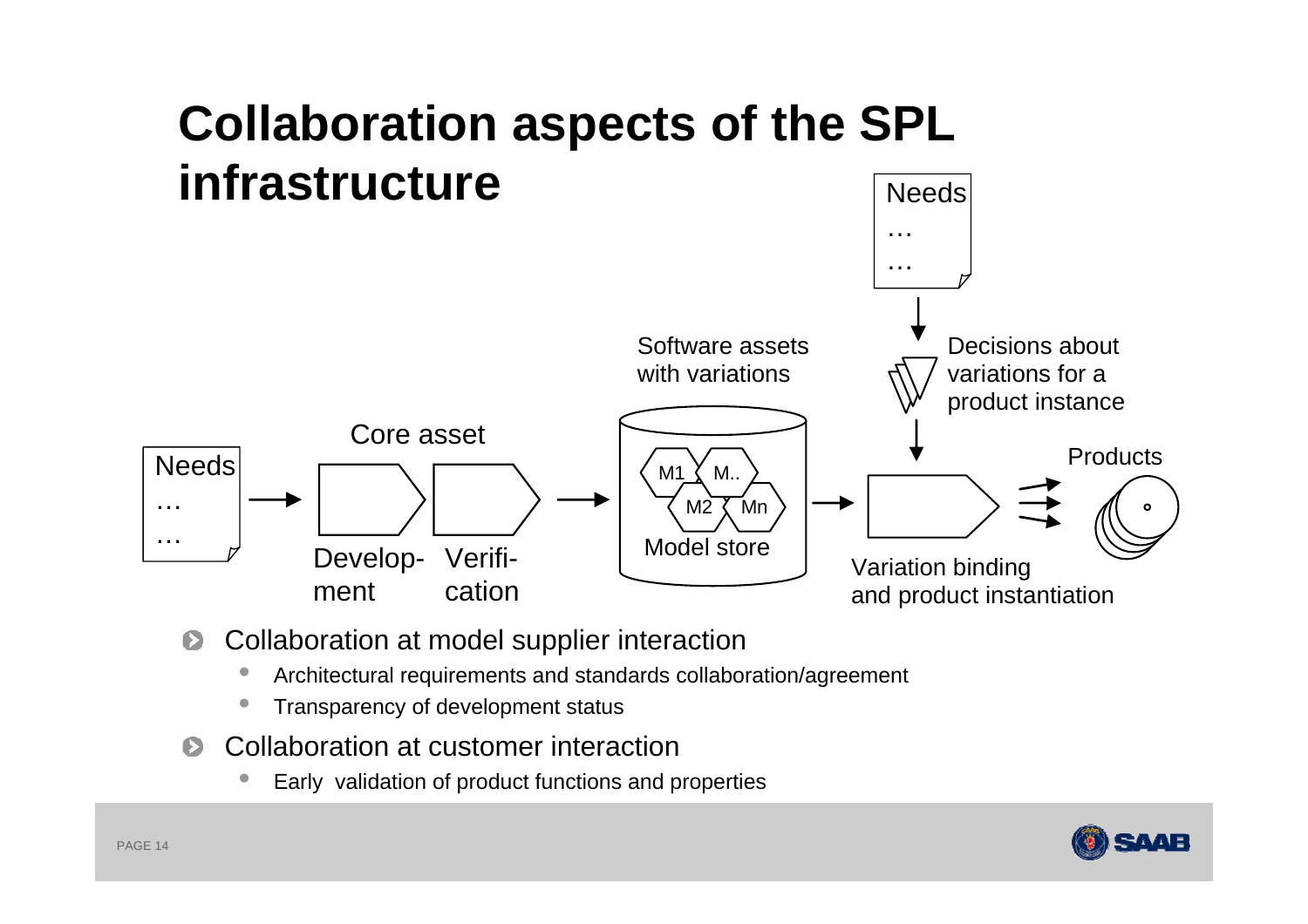#### $\mathbf{p}$ Binding time alternatives

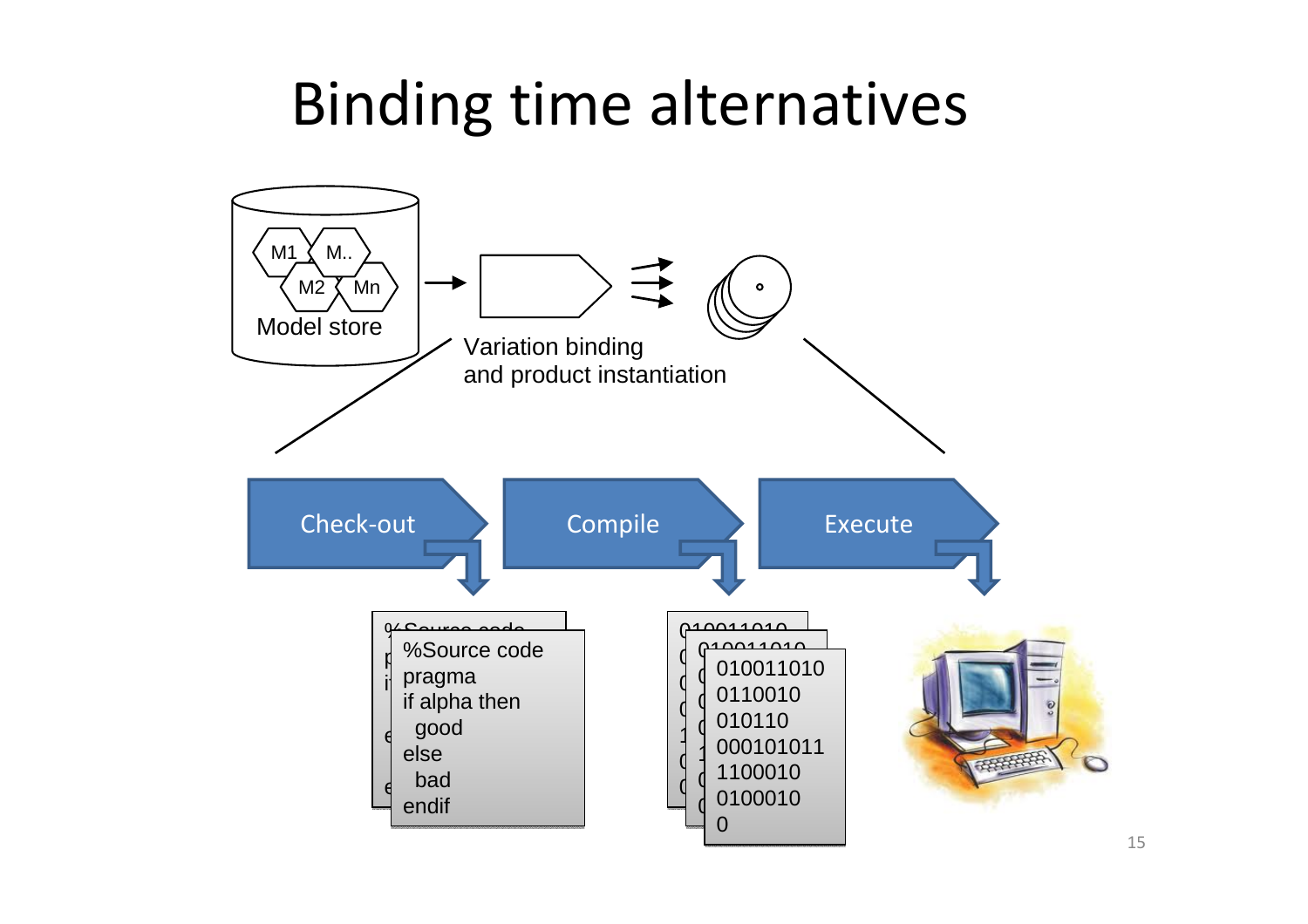# **Binding Time overview**

| <b>Binding at</b><br><b>Aspect</b> | <b>Check-out-</b><br>time                      | <b>Compile-time</b>                         | <b>Run-time</b>                         |
|------------------------------------|------------------------------------------------|---------------------------------------------|-----------------------------------------|
| <b>Creates</b>                     | <b>Different</b><br>source code<br>variants    | Different object<br>code variants           | <b>Different</b><br>instances           |
| <b>Used for</b>                    | <b>Reliable</b><br>configuration               | Implementation<br>oriented<br>configuration | Fast<br>reconfiguration                 |
| <b>Example</b>                     | When security<br>/ IRP aspects<br>is important | Target /<br>platform<br>variation           | Reconfiguratio<br>n at end-user<br>site |

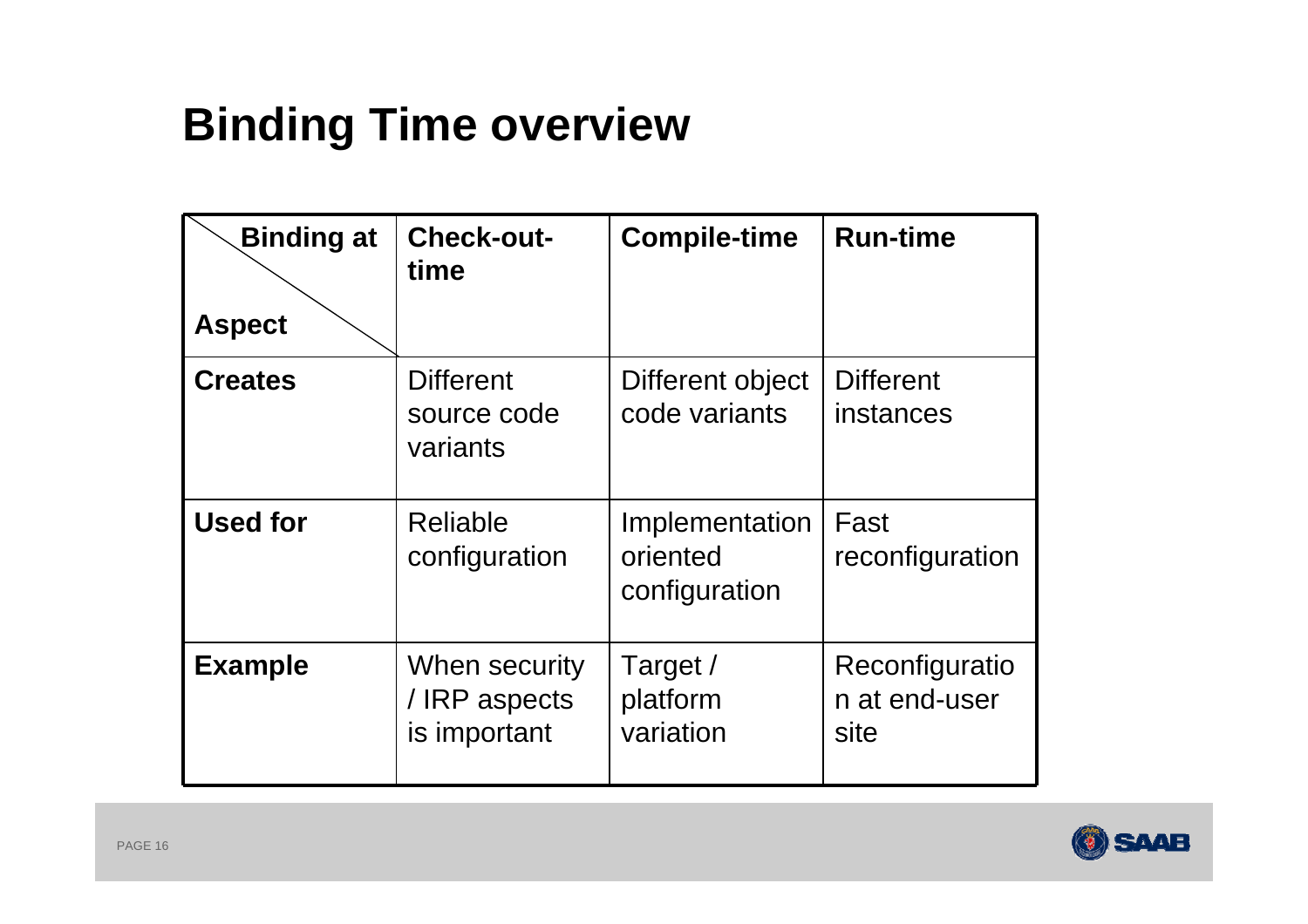# **Configuration & Customization System Architecture**



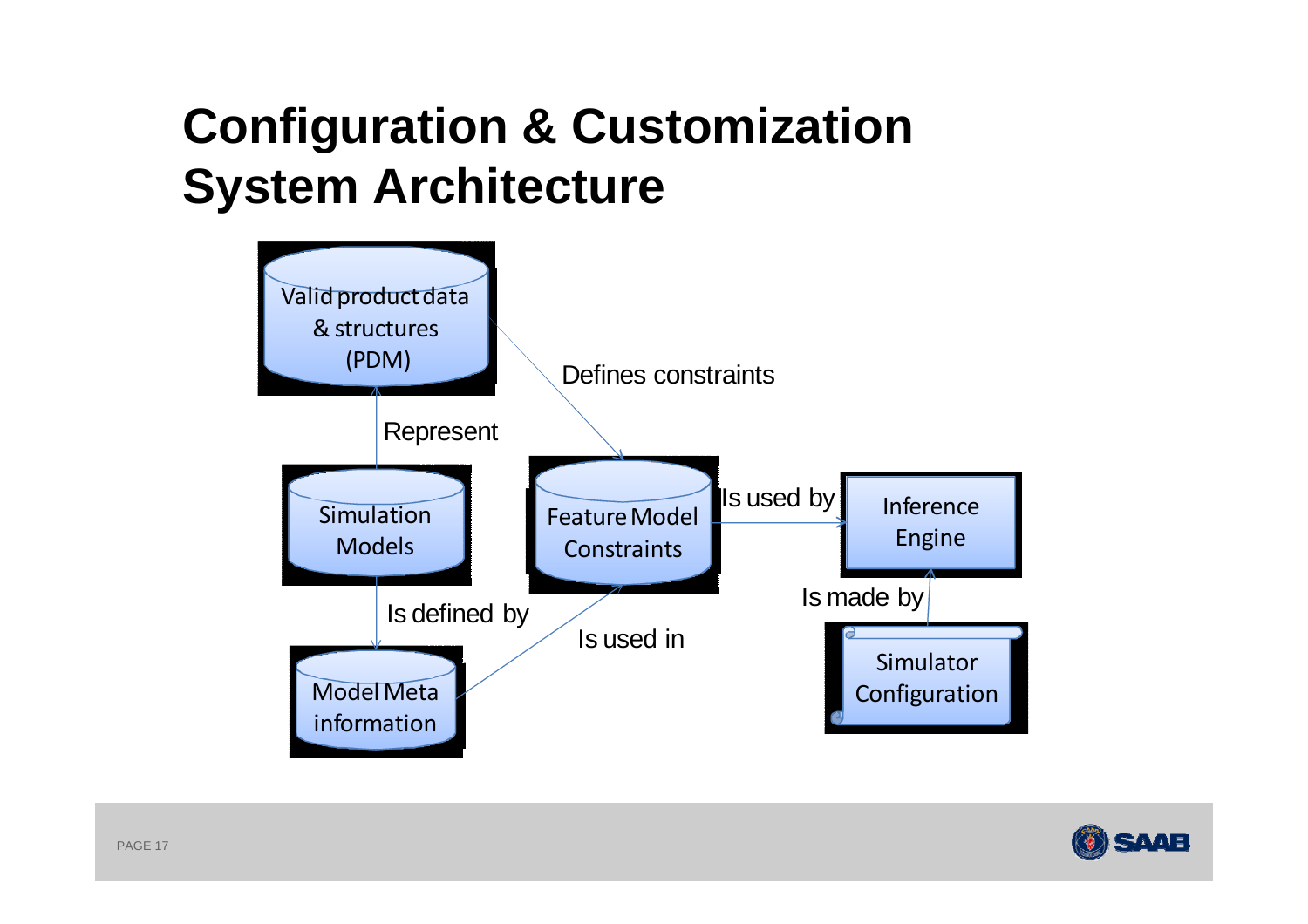# **Product Variant Master – an analyze**

the first step towards a configurator prototype

| Edit View Tools Help<br>File<br>Product Model Explorer<br>п.<br>×<br>Aircraft Models Configuration Rules<br><b>Election</b> Airframe_Systems<br>21 Secondary ECS<br>- 21_Primary_ECS<br>□ 24_Electrical_Power<br><b>E</b> -4 ·· ● Variant<br><b>Wariant</b><br>SeaterVariantRule |
|----------------------------------------------------------------------------------------------------------------------------------------------------------------------------------------------------------------------------------------------------------------------------------|
|                                                                                                                                                                                                                                                                                  |
|                                                                                                                                                                                                                                                                                  |
|                                                                                                                                                                                                                                                                                  |
|                                                                                                                                                                                                                                                                                  |
|                                                                                                                                                                                                                                                                                  |
|                                                                                                                                                                                                                                                                                  |
|                                                                                                                                                                                                                                                                                  |
|                                                                                                                                                                                                                                                                                  |
|                                                                                                                                                                                                                                                                                  |
|                                                                                                                                                                                                                                                                                  |
| <b>El 28_Fuel</b>                                                                                                                                                                                                                                                                |
| <b>E</b> √ C SignalBased                                                                                                                                                                                                                                                         |
| <b>Example Fidelity</b><br>Ξ                                                                                                                                                                                                                                                     |
| <b>E</b> -4 ·· ● PhysicalBased<br><b>Example Fidelity</b>                                                                                                                                                                                                                        |
| <b>El  ● 34 Navigation</b>                                                                                                                                                                                                                                                       |
| <b>E</b> ● 35_Oxygen                                                                                                                                                                                                                                                             |
| <b>E</b> √ SingleSeater                                                                                                                                                                                                                                                          |
| <b>MariantSS</b>                                                                                                                                                                                                                                                                 |
| <b>E</b> √ DualSeater                                                                                                                                                                                                                                                            |
| <b>MariantDS</b><br><b>A</b> Structure                                                                                                                                                                                                                                           |
| <b>Election</b> Airframe                                                                                                                                                                                                                                                         |
| <b>E</b> √ O SingleSeater                                                                                                                                                                                                                                                        |
| <b>Learner VariantSS</b>                                                                                                                                                                                                                                                         |
| <b>E</b> √ DualSeater                                                                                                                                                                                                                                                            |
| <b>MariantDS</b>                                                                                                                                                                                                                                                                 |
| <b>A</b> Propulsion<br><b>Emgine</b> 72_Engine                                                                                                                                                                                                                                   |
| └── Fidelity                                                                                                                                                                                                                                                                     |
|                                                                                                                                                                                                                                                                                  |
| ⊟ 4 ·· ● Simple                                                                                                                                                                                                                                                                  |
| <b>Example Fidelity</b>                                                                                                                                                                                                                                                          |
| <b>E</b> √ ● Robust                                                                                                                                                                                                                                                              |
| <b>Example Fidelity</b><br>⊟√ OFull                                                                                                                                                                                                                                              |
| <b>Example Fidelity</b>                                                                                                                                                                                                                                                          |
| ⊟------ i Avionics                                                                                                                                                                                                                                                               |

PAGE

#### **Object oriented model of model variants**

- Objects to represent model variants  $\bullet$
- Attributes to repr. variation points  $\bullet$
- Rules for valid / not valid combinations $\bullet$

| Seater.Seater_attr                      | PV.PV attr      |  |  |
|-----------------------------------------|-----------------|--|--|
| SS.                                     | A: C: E         |  |  |
| DS.                                     | $B$ ; $D$ ; $F$ |  |  |
|                                         |                 |  |  |
|                                         |                 |  |  |
|                                         |                 |  |  |
|                                         |                 |  |  |
| Symbolic rule @ Table rule<br>⊙<br>Tag: |                 |  |  |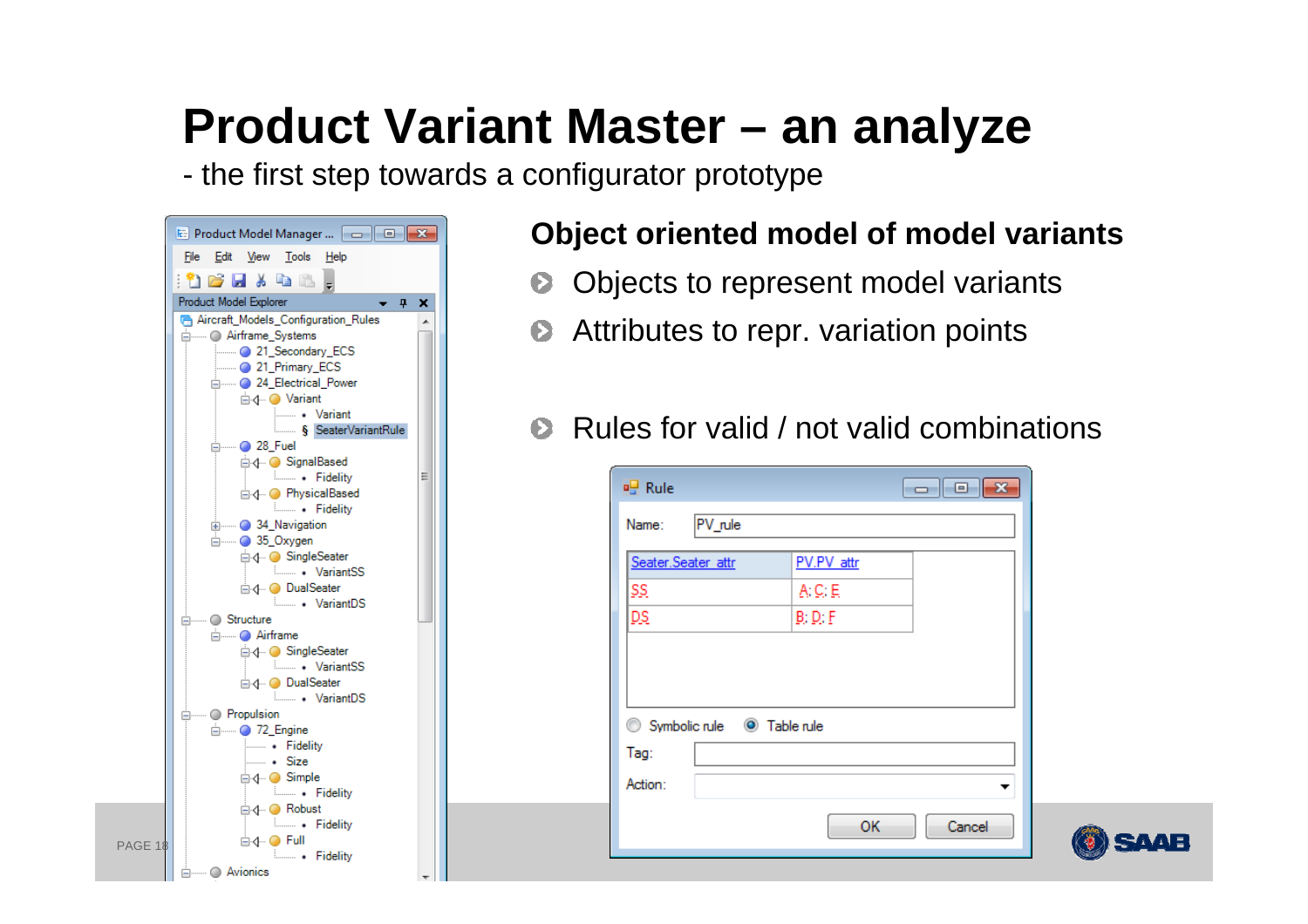#### **Prototype implementation – Tacton Configurator Studio (COTS tool)**





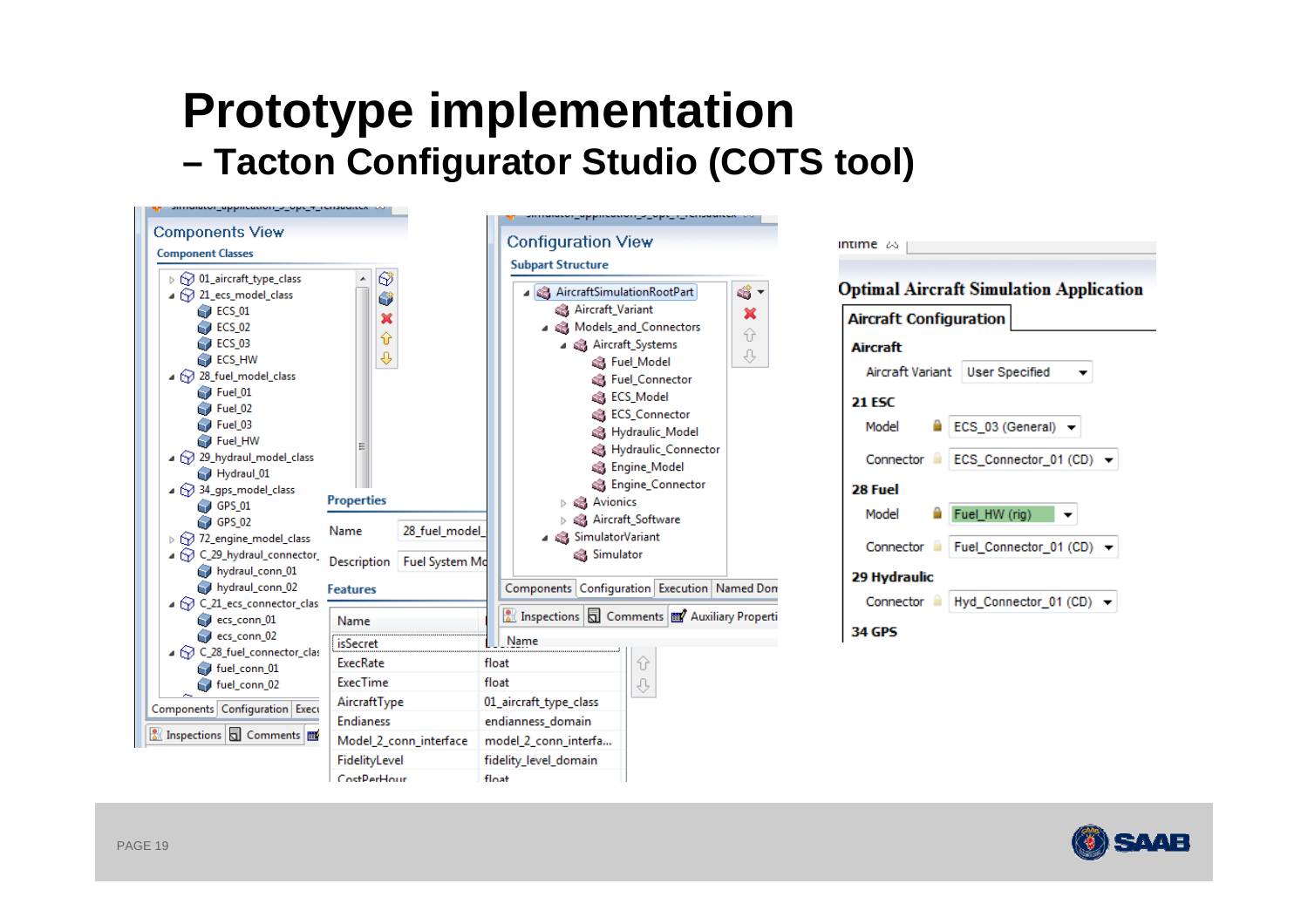# **THE UTILIZATION POINTS OF MODELS**